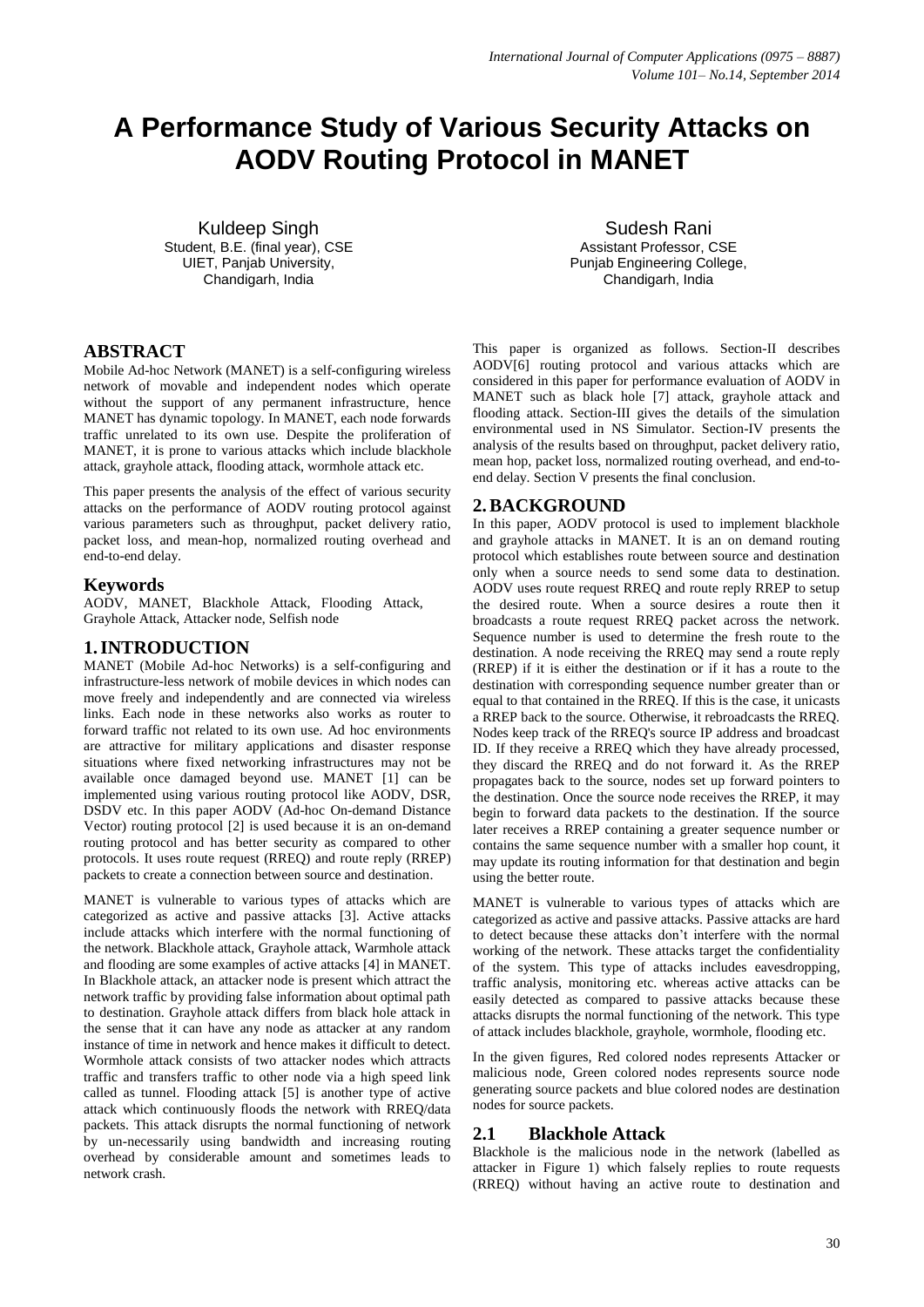exploits the routing protocol to advertise itself as having a shortest route to the destination. Due to this false information, source starts sending the data to the malicious node which discards the packet and sends a reply (RREP) to source to acknowledge the data packet. Sequence number is used to determine the fresh route from source to destination, route with the highest sequence number is selected for further data transmission. Hence to provide false information to sender, malicious nodes keeps the sequence number high enough so that source only selects the path provided by malicious node. This attack degrades the performance and efficiency of network by greatly decreasing the number of packets successfully delivered to destination and leads to loss of information caused by malicious node.



**Figure 1: Blackhole Attack with malicious nodes**

#### **2.2 Grayhole Attack**

Grayhole node in this attack is similar to the malicious node in blackhole attack. Grayhole attack works in two phases. In first phase, grayhole node falsely advertise itself as having a valid and shortest route to the destination with the intention of intercepting packets and dropping them selectively. In second phase, grayhole node drops the packet either deterministically or stochastically for random amount of time. Malicious node in this attack either drops packet coming from specific node or in other case, it drops the data packets for certain random amount of time and behaves normally after that. Grayhole attack (as shown in Figure 2) is hard to detect because malicious node behaves maliciously for random amount of time then behaves as other normal nodes, hence, malicious node in this case is anonymous unlike in blackhole where malicious node drops data packets with certainty.



**Figure 2: Grayhole Attack with malicious node**

# **2.3 Flooding Attack**

Flooding attack is a type of denial of service attack in which a malicious node flood the network with route request (RREQ) packets having destination node numbers not present in the current network topology (as shown in Figure 3). Malicious node flood two types of packets either data packets or route request packets and continuously sends these packets without waiting for reply from other nodes. Malicious node makes other nodes busy in forwarding requests to other nodes and hence, it affects the overall throughput and packet delivery ratio of network. It also greatly affects the performance of the network by consuming bandwidth un-necessarily and increases the routing overhead exponentially in the network. It may sometimes lead to network crash because of unmanageable number of routing/data packets.



**Figure 3: Flooding Attack with malicious nodes**

#### **3. EXPERIMENTAL SETUP**

The performance of AODV routing protocol in MANET is analyzed against parameters such as Packet delivery ratio, mean hop count, packet loss, average throughput in kbps, normalized routing overhead, end-to-end delay under various scenarios using NS-2.35 simulator. Three source and three destinations are used along with zero/one./two attacker nodes. In grayhole attack, attacker node is selected and activated at random time from the available nodes. In flooding attack, attacker node floods the packet in network at a time interval of 90ms. In blackhole attack, predefined nodes act as attackers throughout the simulation. Simulations are run on 10 seeds and average of the obtained parameter values are used for final analysis and comparison. To analyze the performance of AODV protocol, scenarios are set as per the parameters shown in table below.

| <b>Table 1: Experimental Setup</b> |                   |
|------------------------------------|-------------------|
| <b>Simulation Time</b>             | $500.0$ sec       |
| <b>Topology</b>                    | Mobile            |
| <b>Node Placement</b>              | Random            |
| <b>Terrain Dimension</b>           | $800 \times 550$  |
| Antenna Model                      | Omni Antenna      |
| <b>Number of Nodes</b>             | 10, 20, 30, 40    |
| <b>MAC Layer</b>                   | 802.11            |
| <b>Routing Protocol</b>            | <b>AODV</b>       |
| <b>Radio Propagation Model</b>     | TwoRayGround      |
| <b>Traffic Model</b>               | Constant Bit Rate |
| <b>Packet Size</b>                 | 256               |
| <b>Traffic Rate</b>                | $0.1$ mbps        |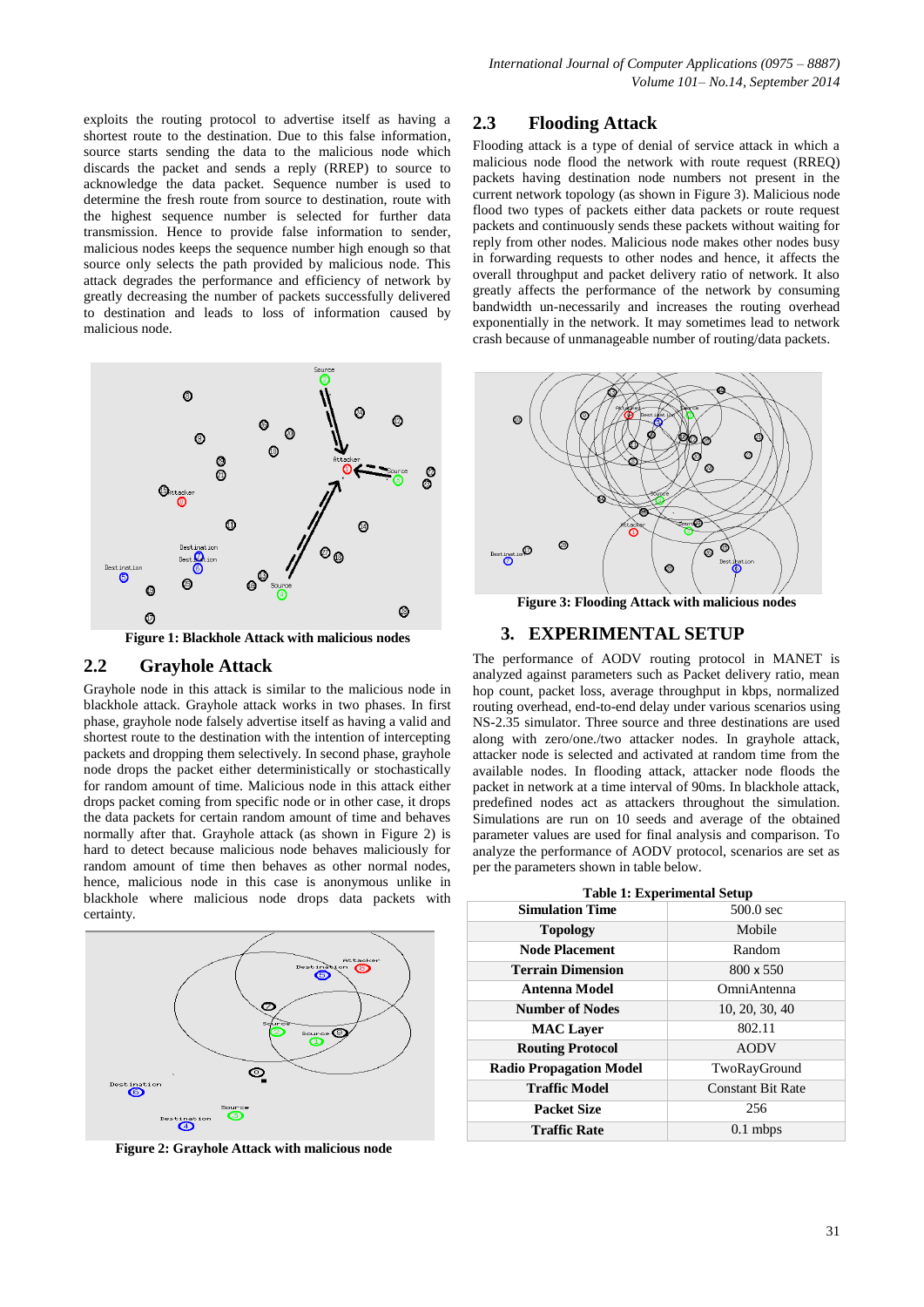# **4. PERFORMANCE METRICS**

AODV routing Protocol is used for simulation in various network densities and node distribution. It is assumed that link between nodes is bidirectional and circular. The performance can be measured by variety of metrics:

#### **4.1 Throughput**

Throughput is rate of packets delivered successfully to destination per unit time.

 $\Sigma$  No. of packets received / (Stop Time – Start Time) High the throughput corresponds to the better performance of the protocol.

#### **4.2 Packet Delivery Ratio (PDR)**

Packet Delivery Ratio is the ratio of number of packets delivered to the destination to the number of packets sent. This illustrates the quantitative analysis of packets delivered to destination successfully.

∑ Number of packets received / ∑ Number of packets sent

High value of PDR corresponds to the better performance of the protocol.

#### **4.3 Normalized Routing Overhead**

Normalized Routing Load is the ratio of number of routing packets to the number of data packets delivered to the destination.

∑ No. of Routing packets / ∑ No. of data packets Low normalized routing overhead corresponds to the better performance of the protocol.

#### **4.4 End to End Delay**

It is the average time taken by a data packet to arrive at destination from the source. It includes the delay caused by routing process and the queue in data transmission process. Only the data packets that are successfully delivered to destination are counted.

(Arrive time – send time) /  $\Sigma$  Number of connections

Low value of End-to-end delay corresponds to the better performance of the protocol.

#### **4.5 Packet Loss**

Packet loss is the number of packets dropped or lost per unit time during simulation.

(∑ No. of packets sent - ∑ No. of packets received)

#### (Stop Time – Start Time)

Low value of packet loss corresponds to the better performance of the protocol.

#### **4.6 Mean Hop count**

Mean hop is the ratio of number of packets forwarded to the number of packets sent.

 $\sum$  No. of packets forwarded /  $\sum$  No. of packets sent Low mean hop count better corresponds to the better performance of the protocol.

# **5. RESULTS**

We have compared the throughput, mean hop, packet delivery ratio, packet lost, normalized routing overhead, end-to-end delay of the Mobile Ad-hoc network for AODV routing protocol without any attack and AODV routing protocol in the presence of blackhole, grayhole and flooding attack. In the results, following abbreviations are used:

ADOV: AODV without any attack.

BHAODV1: AODV with one blackhole attacker node.

BHAODV2: AODV with two blackhole attacker nodes.

GHAODV1: AODV with one grayhole attacker node.

GHAODV2: AODV with two grayhole attacker nodes.

FAAODV1: AODV with one malicious node.

FAAODV2: AODV with two malicious nodes.

#### **5.1 Throughput vs Number of nodes**

The effect on the network throughput with respect to no. of nodes is shown in figure 4. It can be seen from the graph that in presence of blackhole attack, the throughput of network drops significantly. On the other hand, the effect on throughput due to grayhole attack is less as compared to blackhole for same number of attacker nodes. Flooding attack has least effect on throughput among the three attacks. Also, if more than one malicious node is present in the network, throughput further decreases in case of each security attack.



**Figure 4: Throughput vs Number of Nodes**

# **5.2 Packet Delivery Ratio vs No. of Nodes**

Figure 5 shows the effect on Packet delivery ratio with respect to no. of nodes. From the graph, it can be seen that in presence of blackhole attack, the packet delivery ratio of network drops significantly. On the other hand, the effect on packet delivery ratio due to grayhole attack is less as compared to blackhole for same number of malicious node. Flooding attack has least effect on packet delivery ratio among the three attacks. Also, if more than one malicious node is present in the network, packet delivery ratio further decreases in case of each security attack.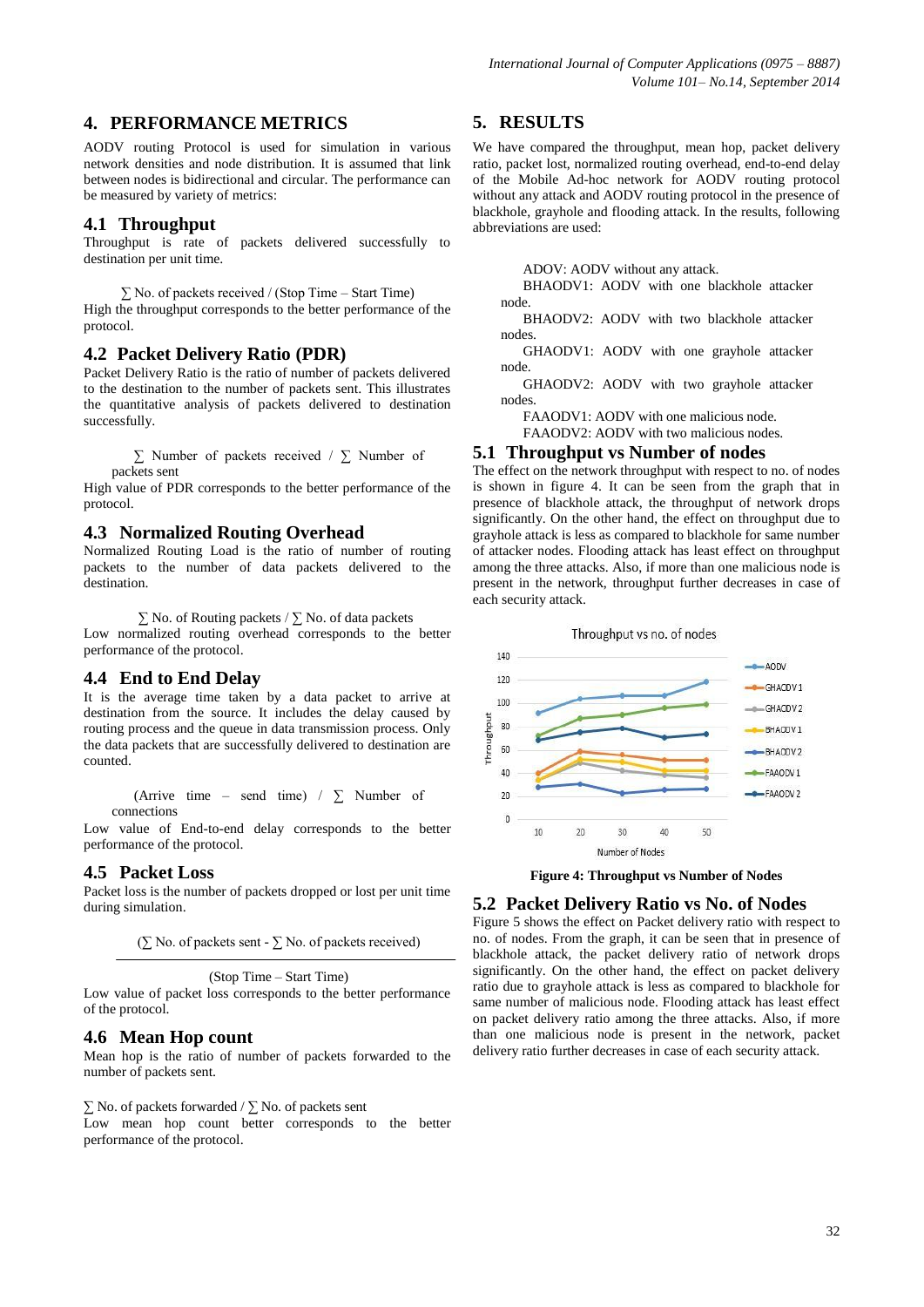

**Figure 5: Packet Delivery Ratio vs Number of Nodes**

# **5.3 Normalized Routing Overhead vs**

#### **Number of Nodes**

Effect of malicious node on AODV protocol in terms of normalized routing overhead with respect to no. of nodes is shown in figure 6. It is clear from the graph that flooding attack has most significant effect on the network as compared to other attacks. As the number of nodes increases, the effect of blackhole and grayhole attack does not increase significantly but in case of flooding, effect of malicious node increases almost exponentially, hence can lead to network failure. It can be seen from results that flooding attack has most significant effect on routing overhead only and very less impact on other parameters.



**Figure 6: N. Routing Overhead vs No. of Nodes 5.4 End to End delay vs Number of Nodes**

The effect of malicious nodes on end to end delay is depicted in figure 7. To analyze end to end delay, only one malicious node is considered for all the attacks. It can be seen from the results that blackhole node has the most significant effect on end to end delay followed by grayhole and then by flooding attack. It is because of the fact that blackhole node is active all the time whereas grayhole node was active for random period of time.





Figure 8 shows the number of packets dropped during simulation either because of malicious node or because of wireless nature of the network. It is clear from the graph that blackhole attack is most severe effect on network followed by grayhole and then flooding attack. It is because the blackhole node is active all the time where as grahole node is active only for random amount of time which is less than the blackhole node's active time. As the number of malicious nodes increases, the effect of these nodes further increases.





In figure 9, effect of malicious nodes on mean hop count is analyzed. It can be analyzed from the graph that the effect of malicious nodes does not vary significantly. Meanhop count is decreased greatly due to blackhole attack followed by grahole and the flooding attack.